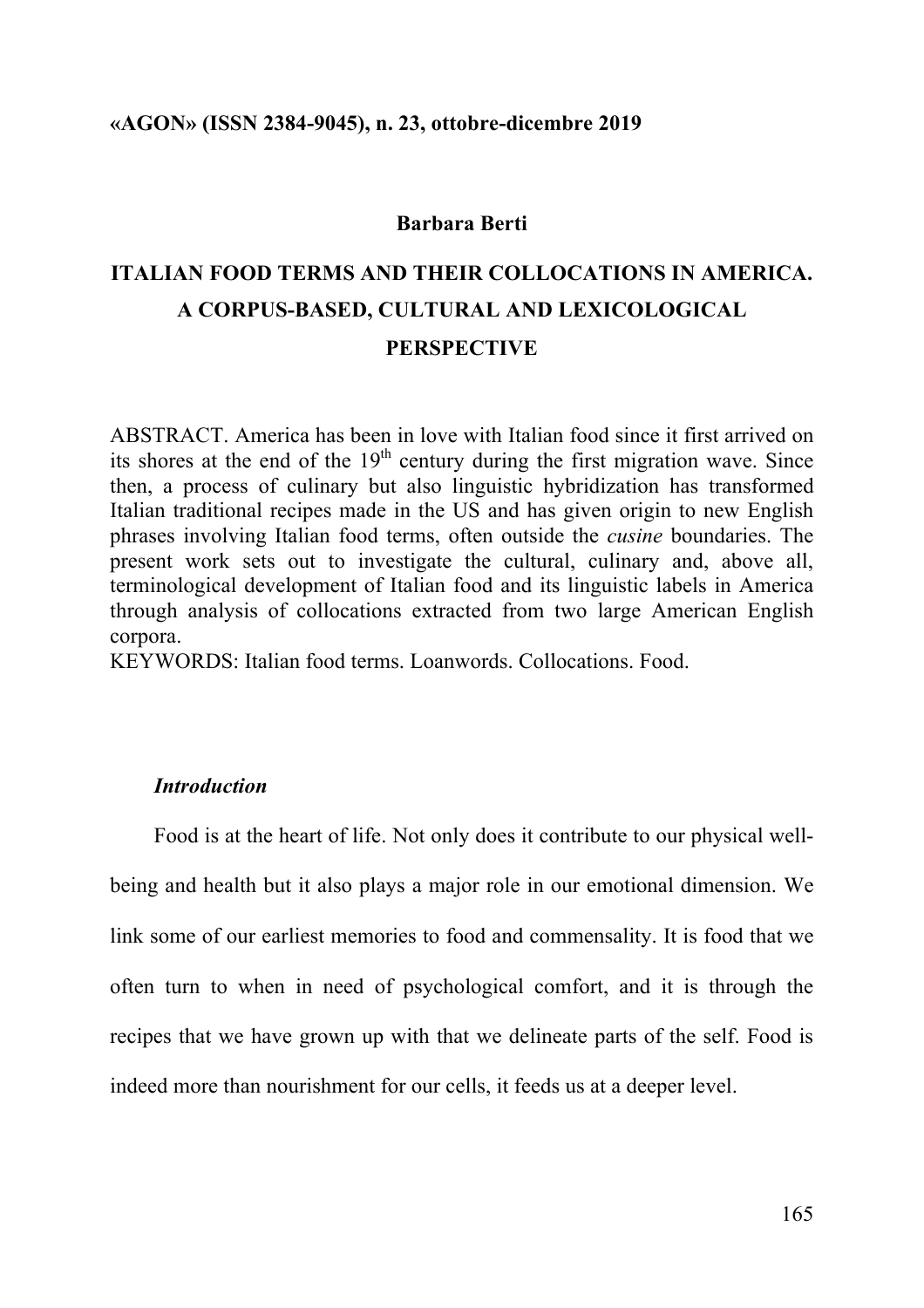Being so vastly pervasive, food is simultaneously cultural expression and heritage. It is through the process of eating that humans turn natural products into cultural output through cooking practices (Meigs 1997). Food is living memory that connects us back to our past, and forwards to our future by projecting an enduring sense of identity. This very ability to preserve identity, at both the personal and community levels, makes food a cultural anchor amid migratory waves. Indeed, the preparation of traditional recipes provides the palate with a taste of home and the spirit with memories to feed upon. Yet «it is precisely in the context of migration that food acts most crucially as a link between cultures» (Ciribuco 2019: 3), enabling a process of hybridization that gives rise to new cultural products.

When migrants settle in a new country, language too undergoes a process of hybridization as foreign food terms are often incorporated as loan words in the receiving language. The relationship between food and language is so strong that Lévi-Strauss (1966) equates the cuisine of a society to a language, whose analysis can bring social structures into view. The presence of numerous foodrelated borrowings in the English language (e.g. *banana, hummous, pizza*, *chocolate, paprika* etc.) is a testimony to a rich history of cultural and social fusion. Once these words enter the language, they become such an integral part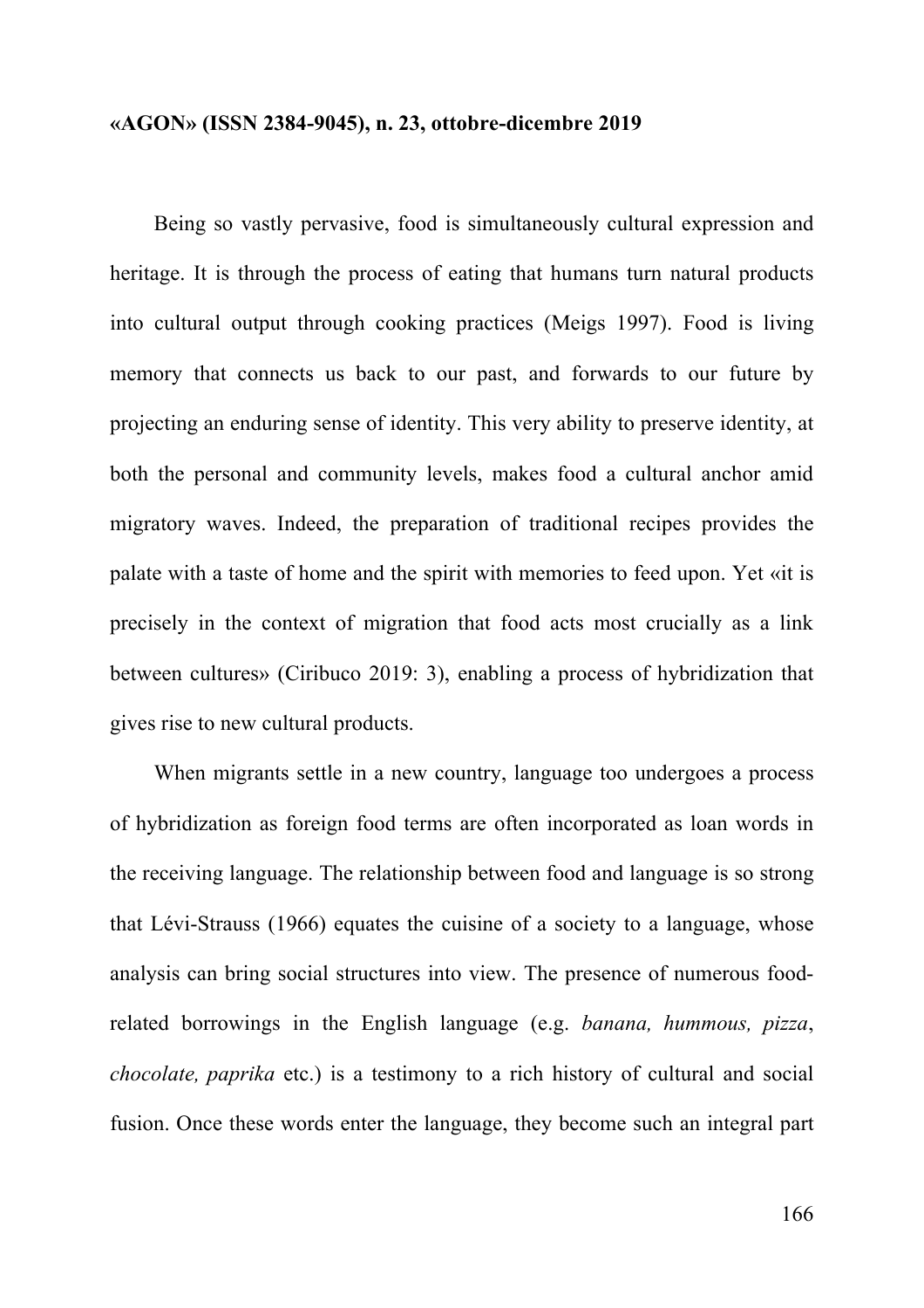of its vocabulary that they often migrate from the kitchen to other domains of life. Their use in formulaic expressions is particularly interesting as it implies that the word is so fully integrated that it is no longer perceived as foreign.

Italian immigration in America began towards the end of the  $19<sup>th</sup>$  century and «Italian was the first major foreign cuisine to find widespread acceptance among native-born Americans» (Levenstein 1985: 2), even though Italian communities went through an initially isolated phase. As Italian restaurants started to populate American streets, Italian food, and its vocabulary, spread.

The present work sets out to investigate the cultural, culinary and, above all, terminological development of Italian food and its terms in America. By extracting collocations (Firth 1957, Sinclair 1991) from the Corpus of Historical American English (COHA) and the Corpus of Contemporary American English (COCA), we aim in particular to gain insight into the process of cultural and linguistic hybridization.

## *Italian food and cuisine in America*

In the Corpus of Historical American English, the first occurrence of the combination *Italian food* appeared in 1921. The expression is found in a cookery book, *The Chemistry of Breadmaking* by James Grant (1921):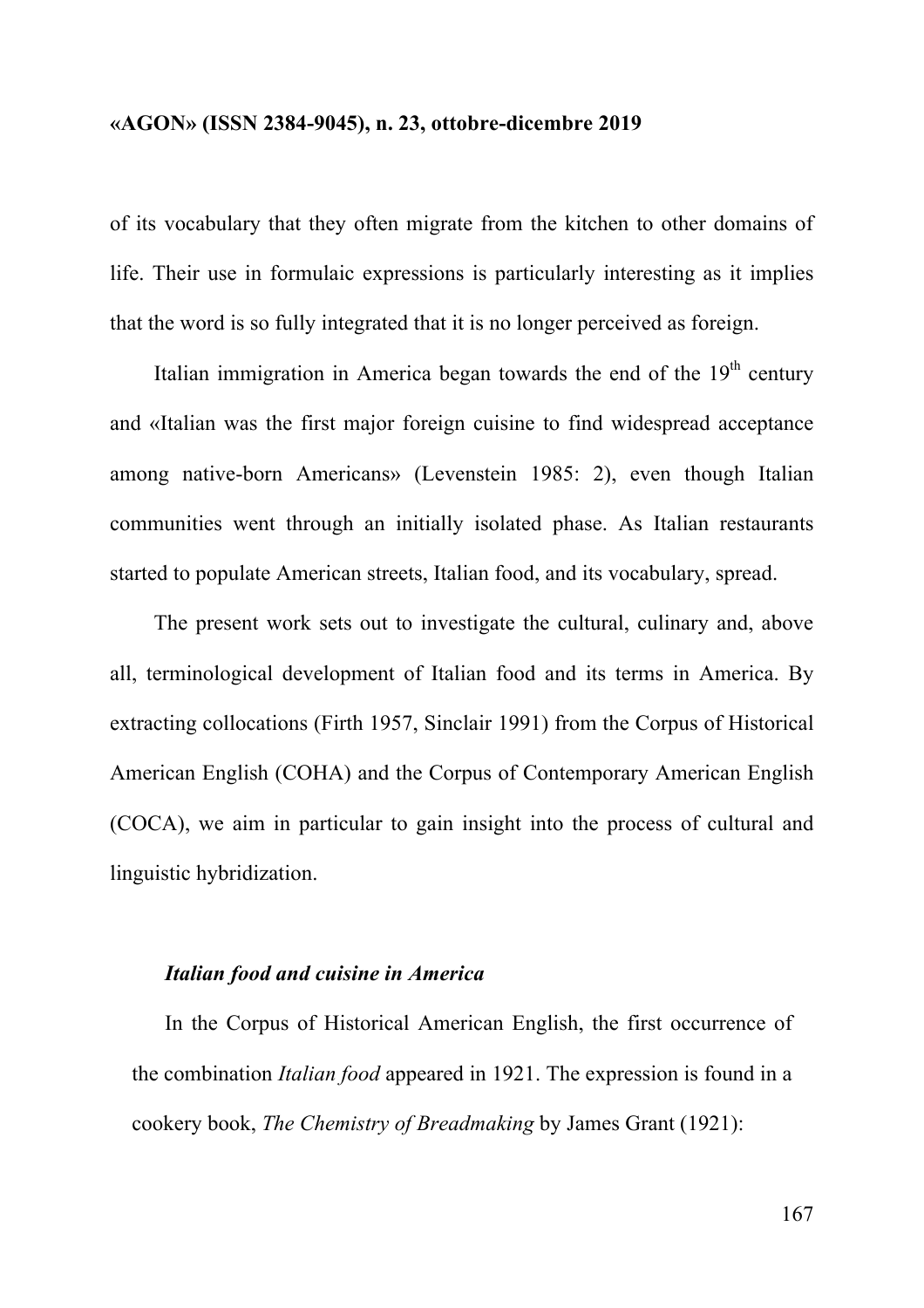«Tr. durum [Ed. *Triticum Durum*] or hard wheat is largely grown in Italy owing to the quantity of gluten it contains (approximately 17.0 per cent) and its suitability for making macaroni, a favourite Italian food»

It would seem that, in 1921, Italian pasta had not yet become popular, so much so that the term *macaroni* needed defining. In fact, in the 1920s middleclass Americans had only very recently begun to acknowledge and appreciate the taste of Italian cuisine (McLean & Janni 2002).

It took approximately a decade for palates to become fully acquainted with Italian flavours and recipes. Indeed, in 1930 Italian food was referenced in the novel *Years of Grace*, by Margaret Ayer Barnes: «"Where are we going?" he asked. "Tony's? I thought so," said Agnes. Then, turning to Jane, "Or do you hate Italian food?"». The question 'do you hate Italian food?' presupposes having tasted Italian food. It seems clear from this excerpt that, within 10 years or so, Italian food had become an established reality in the United States and Italian restaurants had begun to appear. Italian food was so popular that an individual's sentiment about it was taken for granted.

America fell in love with the taste, simplicity, and high-quality ingredients of Italian recipes (Camillo *et al.* 2010), a fact confirmed by corpus data. In the Corpus of Contemporary American English (COCA), the most frequent collocates of the bigram *Italian food* are (in order of decreasing frequency):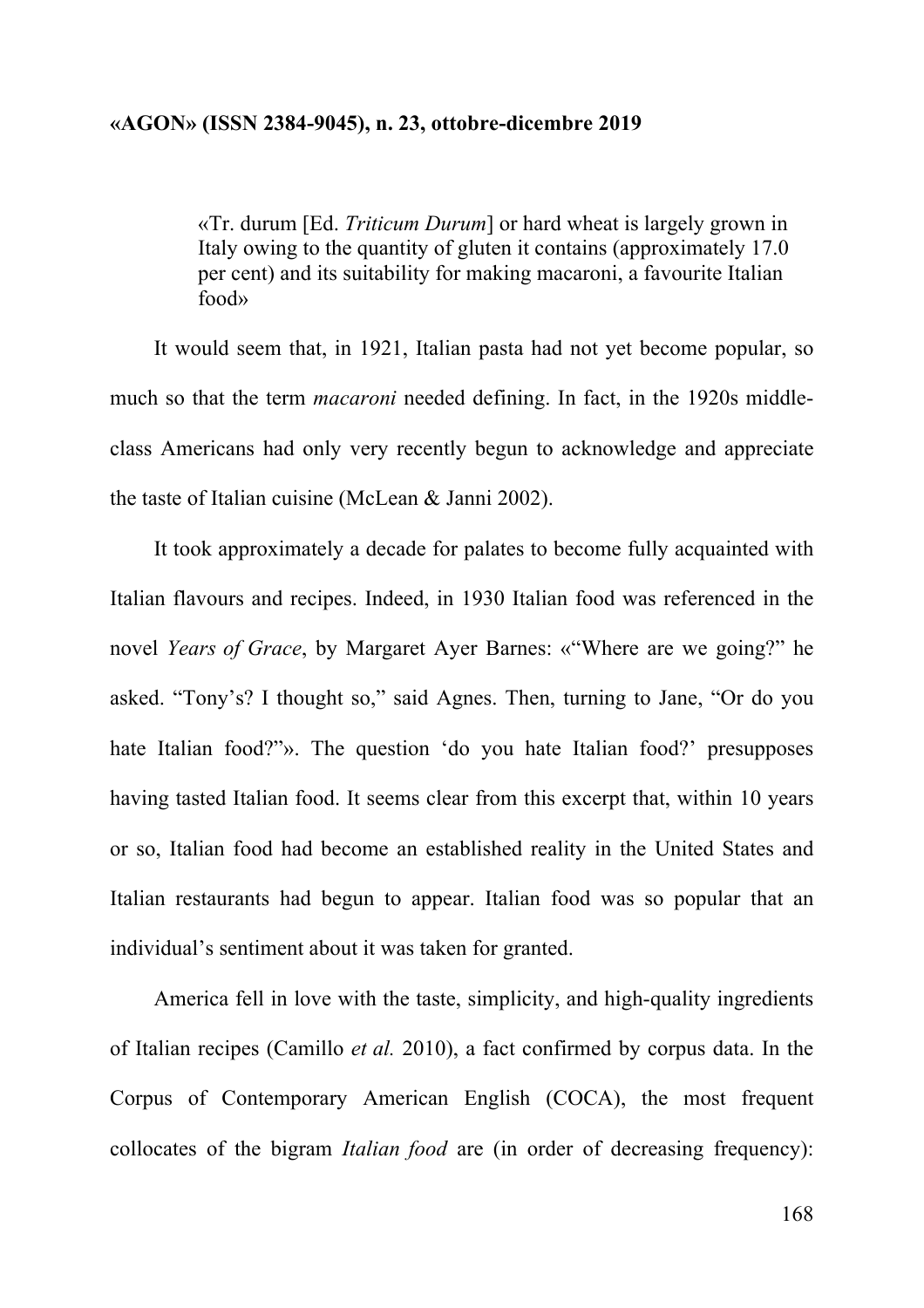*authentic, good, love, great, simple, wonderful, finest, passion, excellent, soulful, delicious*. Such collocates demonstrate that Italian food has been, and still is, highly appreciated in America. In fact, *Italian* is the third collocate (97 occurrences) of the term *cuisine* in the COCA, only preceded by *French* (157 occurrences) and *American* (145 occurrences). As for its first appearance in the COHA, it is relatively recent, dating back to 1970. It appears for the first time in *The working mother's guide*, a book that addresses an emerging issue in the 1970s: working mothers. The publication provides practical advice for women who struggle to reconcile the roles of mother and worker:

> «Learning to cook has great appeal for children, both boys and girls. They will respond enthusiastically to the idea of learning a bit of French cooking, or perhaps the Italian or Chinese cuisines. Slicing celery diagonally for a Chinese dish is a matter of curiosity to a child. How and why did the Chinese decide to slice vegetables that way? How is it that pasta is the basis for so much of the Italian cuisine? Why do the French enjoy wine in their dishes? Most children are entranced with the sounds of words and the names of dishes and why things are the way they are.»

This excerpt shows that, by the 1970s, Italian cuisine had been so successfully incorporated into the American lifestyle that it was not only common for Americans to dine at Italian restaurants but also natural to cook Italian dishes at home. Indeed, a 2000 survey on the spread of Italian, Mexican, and Chinese cuisines in America carried out by the National Restaurant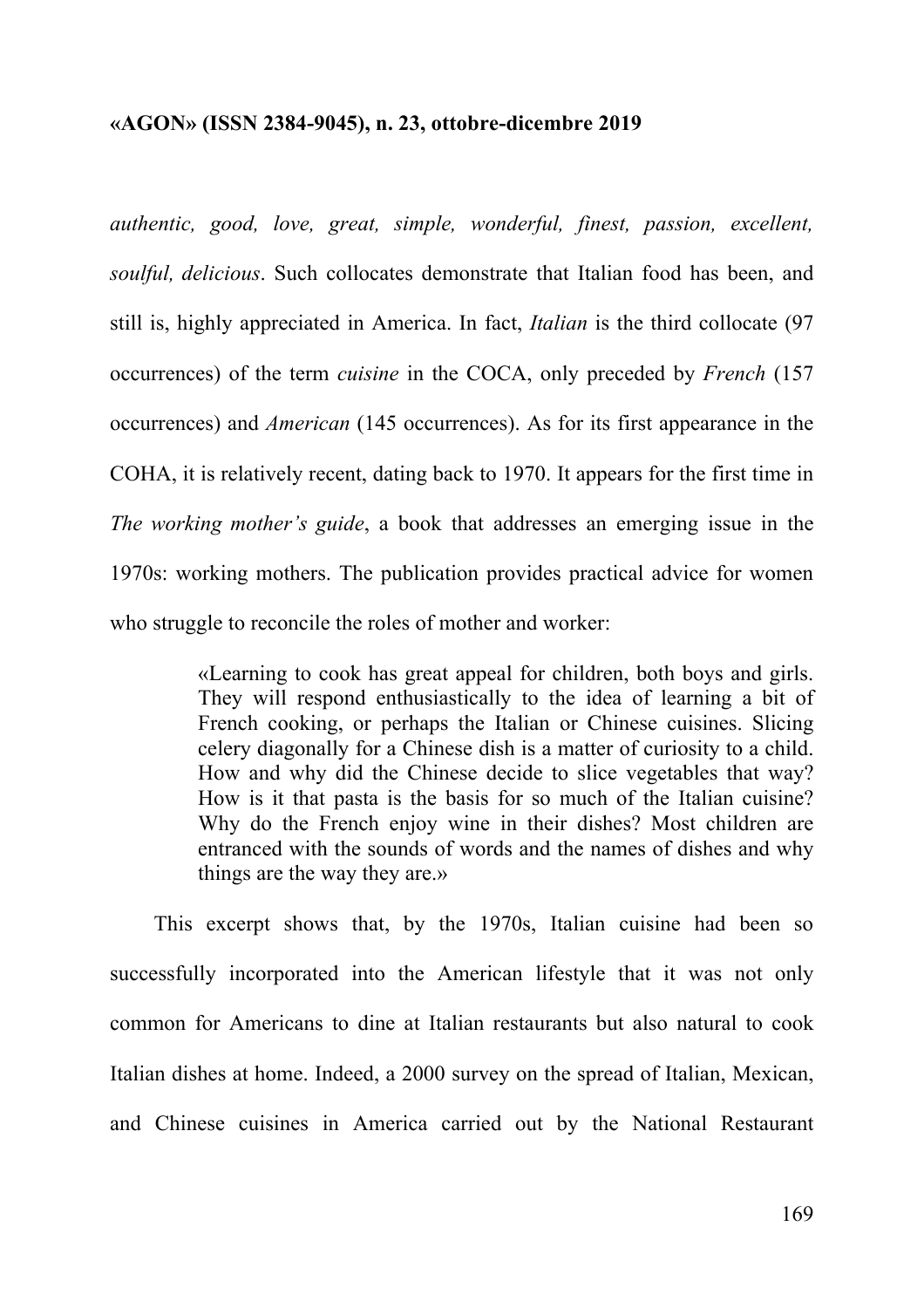Association confirmed that, almost 20 years later, more than nine out of 10 consumers are familiar with and have tried these foods, and about half maintain they eat them frequently (Hensley 2000).

Brought to American shores by Italian immigrants (especially from the South), Italian cuisine underwent a process of adaptation throughout the years. On the one hand, Americans developed a palate for certain flavours therefore adapting foreign recipes accordingly, on the other, lack of traditional Italian ingredients, such as fresh basil, prosciutto, balsamic vinegar, and hard cheeses, made some substitution necessary. Indeed, in a 1991 interview retrievable from the COCA, the owner of Al Forno, an Italian restaurant in Providence Rhode Island, claims: «We find we can serve a 'more authentic' Italian cuisine than was possible in the past simply because more typical ingredients are available». And authenticity is indeed one prerequisite for the success of Italian cuisine as well as being one of the terms to which the bigram is more often associated with, only preceded by *northern* and *regional*.

#### *Tradition, reinterpretation, and lexical assimilation*

Whenever traditional recipes leave their country of origin, they undergo a process of adaptation to the established style and taste of the receiving country.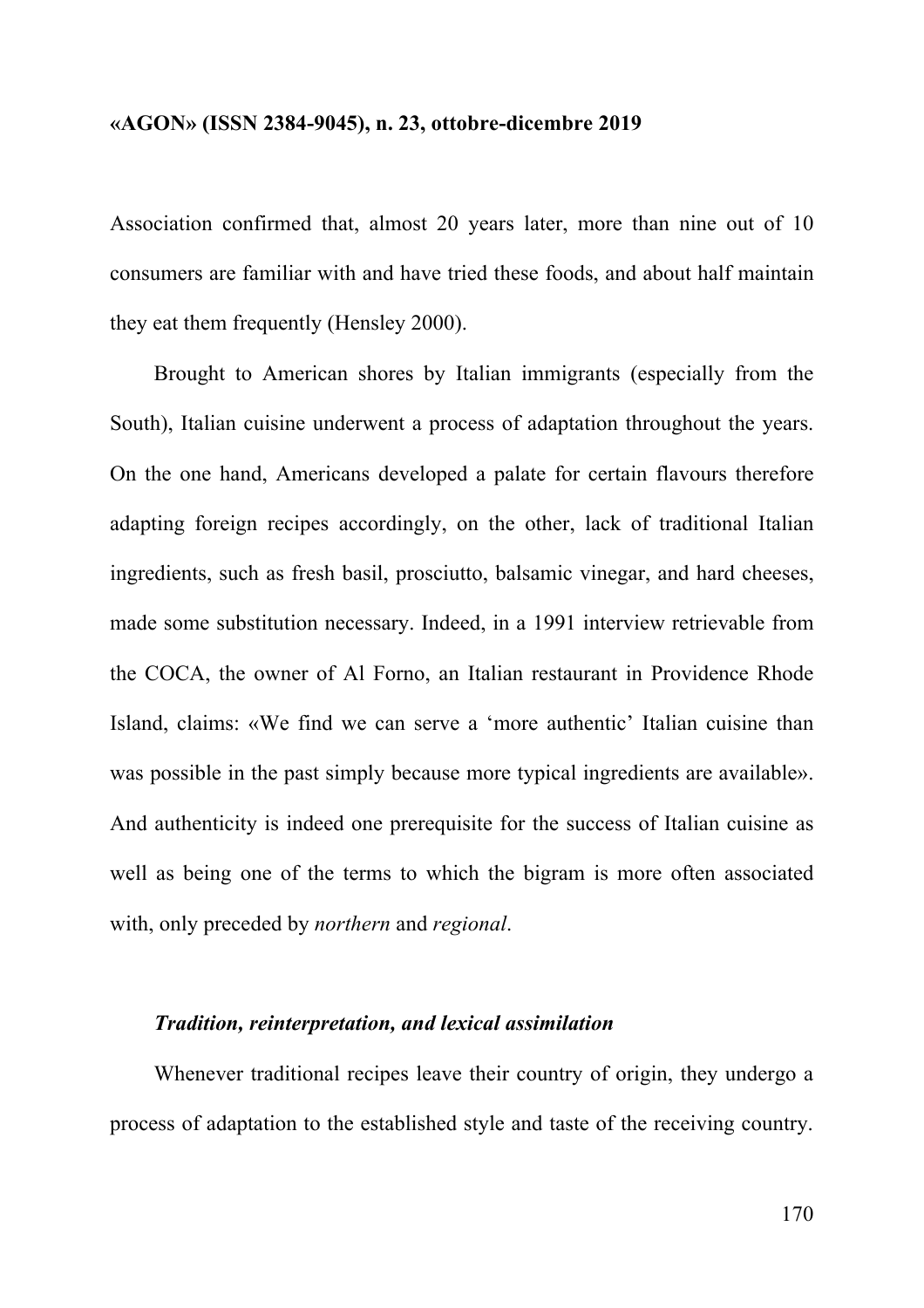This process takes years and probably never comes to an end as new variations keep emerging from traditional dishes until their origins are no longer traceable. When Italian culinary practices arrived in America during the first migratory wave, Italian recipes remained faithful to their roots, as Italians would form very isolated communities whose members tended to stick together. Despite several attempts by reformers and social workers to 'Americanize' the Italian way of cooking, Italian immigrants stubbornly clung to their habits and fiercely resisted any form of contamination, so much so that they would come across as very sensitive (Levenstein 1985).

Yet when the cuisine became disseminated beyond the small and isolated communities that dwelled in the Eastern suburbs to meet with the American lifestyle on a large scale, it gradually parted from the tradition. And once recipes became deeply ingrained in the culture, new culinary adaptations as well as new lexical usages of Italian food terms began to appear.

One of the dishes whose mode of consumption has departed from the Italian tradition is tortellini. The term has several collocates in the COCA, amongst which are *cheese, package, refrigerated*. To an Italian eye, however, the occurrence of three particular nouns cannot go unnoticed. They are *tapas*, *salad,* and *skewers*. Tortellini tapas is an award-winning recipe presented in a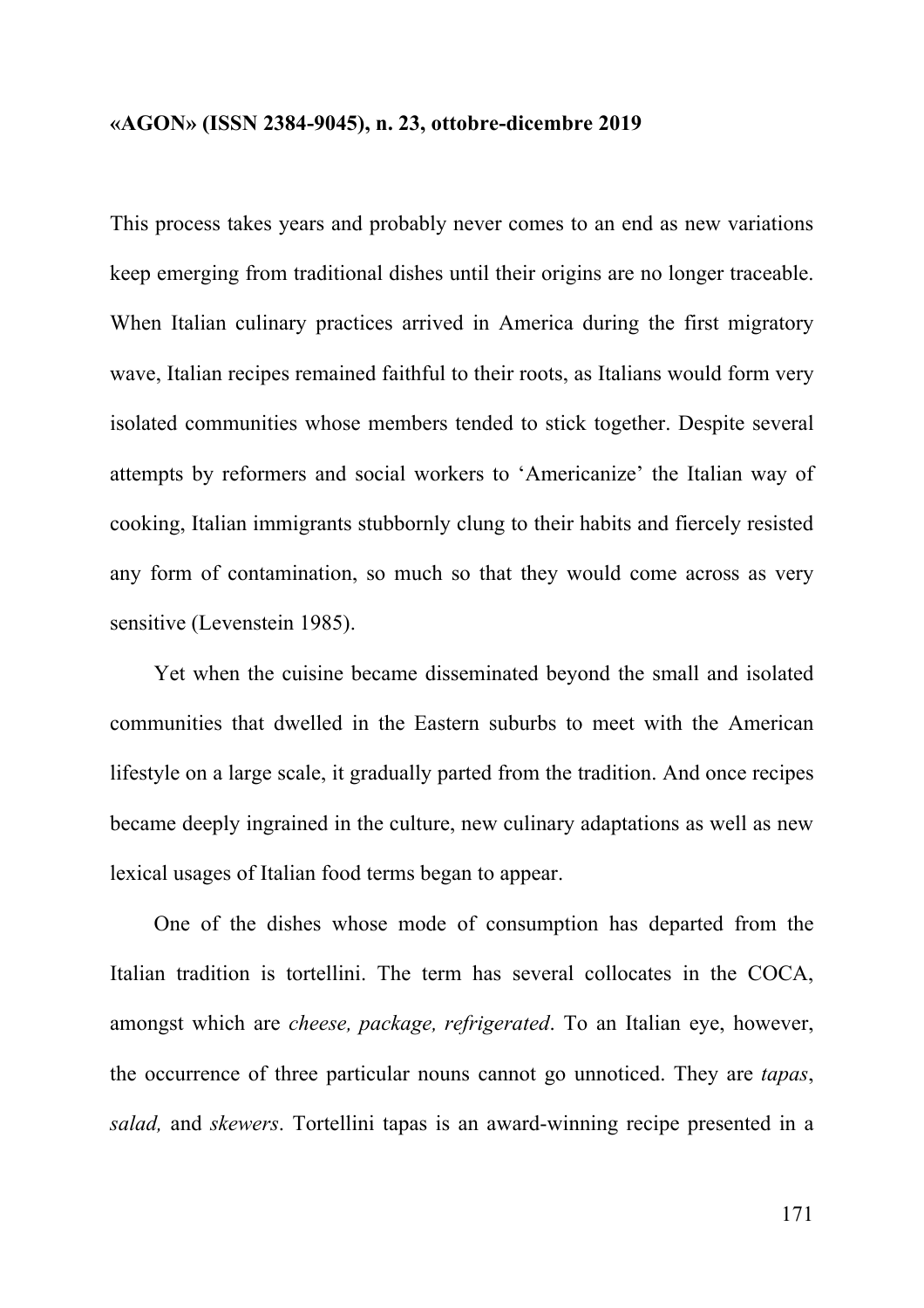1998 magazine called *Southern Living*. It consists of tortellini covered in ranchstyle dressing, breadcrumbs, and eggs. A dish ideally served warm on Italian shores, tortellini can apparently be enjoyed cold when mixed with fresh tomatoes, peppers, and mozzarella cheese in a refreshing tortellini salad. Finally, rather than serving it on a plate, tortellini can be threaded onto skewers together with basil leaves and tomatoes.

The term *penne* made its first appearance in the COHA in 1861. Yet none of the occurrences make reference to pasta, as they all refer to a man named George Penne. For the term to be used in its culinary acceptation, we must wait until 1988, when it appears in the *New York Times* in a restaurant review. As is the case with tortellini, penne can also be served in creative ways. Among the available recipes for pasta sauce is an interesting flavour concoction of low-fat mayonnaise, tandoori spice mix, mango chutney, fruit juice, Edam cheese, raw spinach leaves, and spring onions. Aside from such an outlandish culinary spur, the main collocates of the noun *penne* in the COCA are *tomato, vodka, shrimp,*  and *chicken*. *Penne alla vodka* is a recipe that Italians are familiar with, despite its not being traditional. In fact, the dish used to be popular in the 1980s but gradually fell out of favour. Conversely, in America, whilst the first occurrence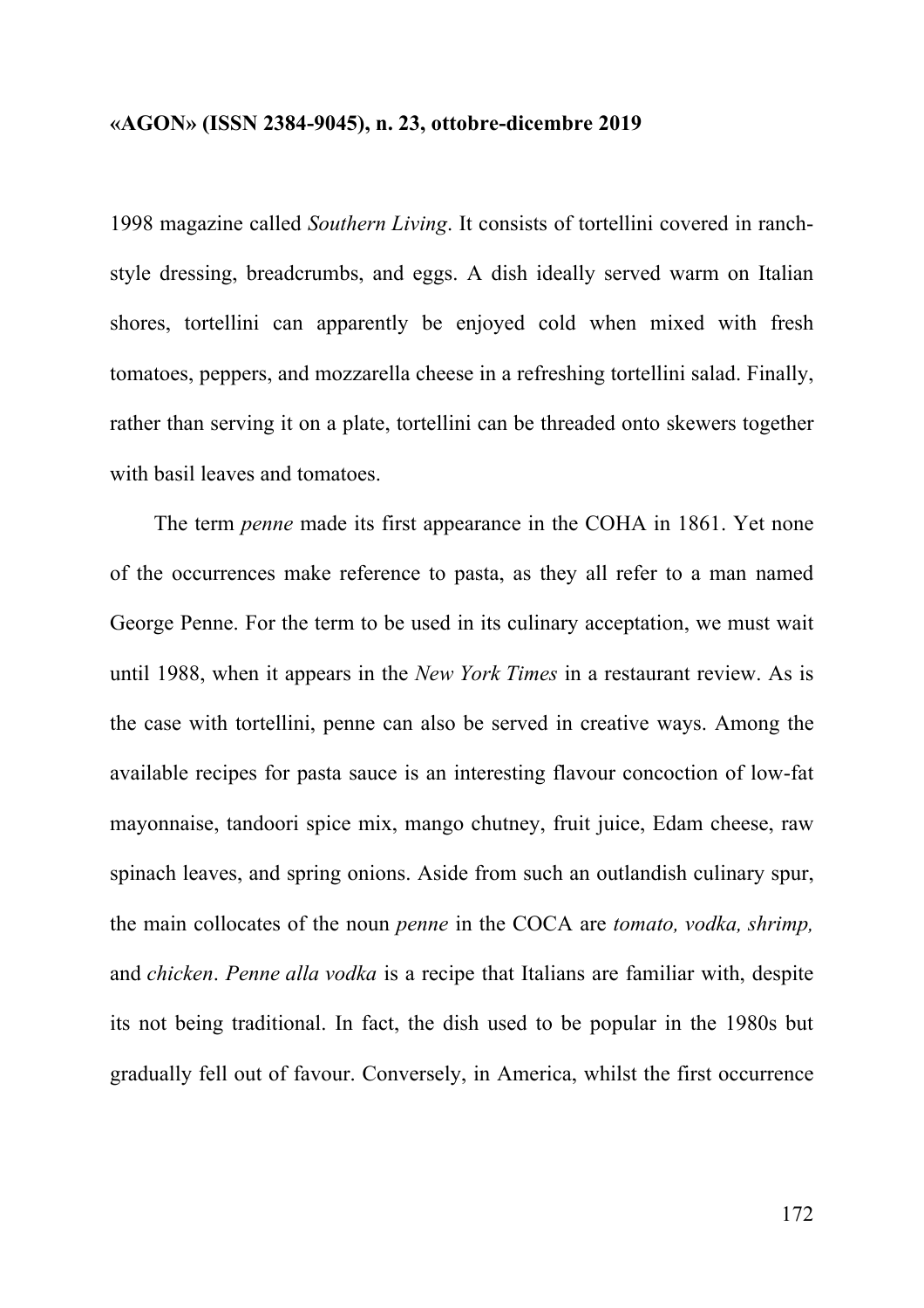was registered in the COCA in 1990, the recipe seems to rise to fame between 2010 and 2014, as the number of occurrences has increased.

Another kind of pasta that is very well known abroad – in fact, perhaps the most well-known – is spaghetti, whose use has been increasing steadily since its first appearance in 1883. The noun can be retrieved from the COHA as early as 1883 in a book entitled *The Easiest Way in Housekeeping and Cooking Adapted to Domestic Use or Study in Classes,* a collection of tips for housewives that includes a selection of recipes*:*

> «ITALIA'S PRIDE. This is a favorite dish in the writer's family, having been sent many years ago from Italy by a friend who had learned its composition from her Italian cook. Its name was bestowed by the children of the house. One large cup of chopped meat; two onions minced and fried brown in butter; a pint of cold boiled macaroni or *spaghetti*; a pint of fresh or cold stewed tomatoes; one teaspoonful of salt; half a teaspoonful of white pepper. Butter a pudding dish, and put first a layer of macaroni, then tomato, then meat and some onion and seasoning, continuing this till the dish is full. Cover with fine bread crumbs, dot with bits of butter, and bake for half an hour. Serve very hot.»

It must be noted that *Italia's Pride* is a recipe that arrived to America through an American citizen (i.e. a friend of the author) who encountered it during a trip to Italy, not one introduced by Italian immigrants. This does not come as a surprise given that the largest migratory wave started towards the end of the 19<sup>th</sup> century. Looking at the ingredients and directions, *Italia's Pride* is in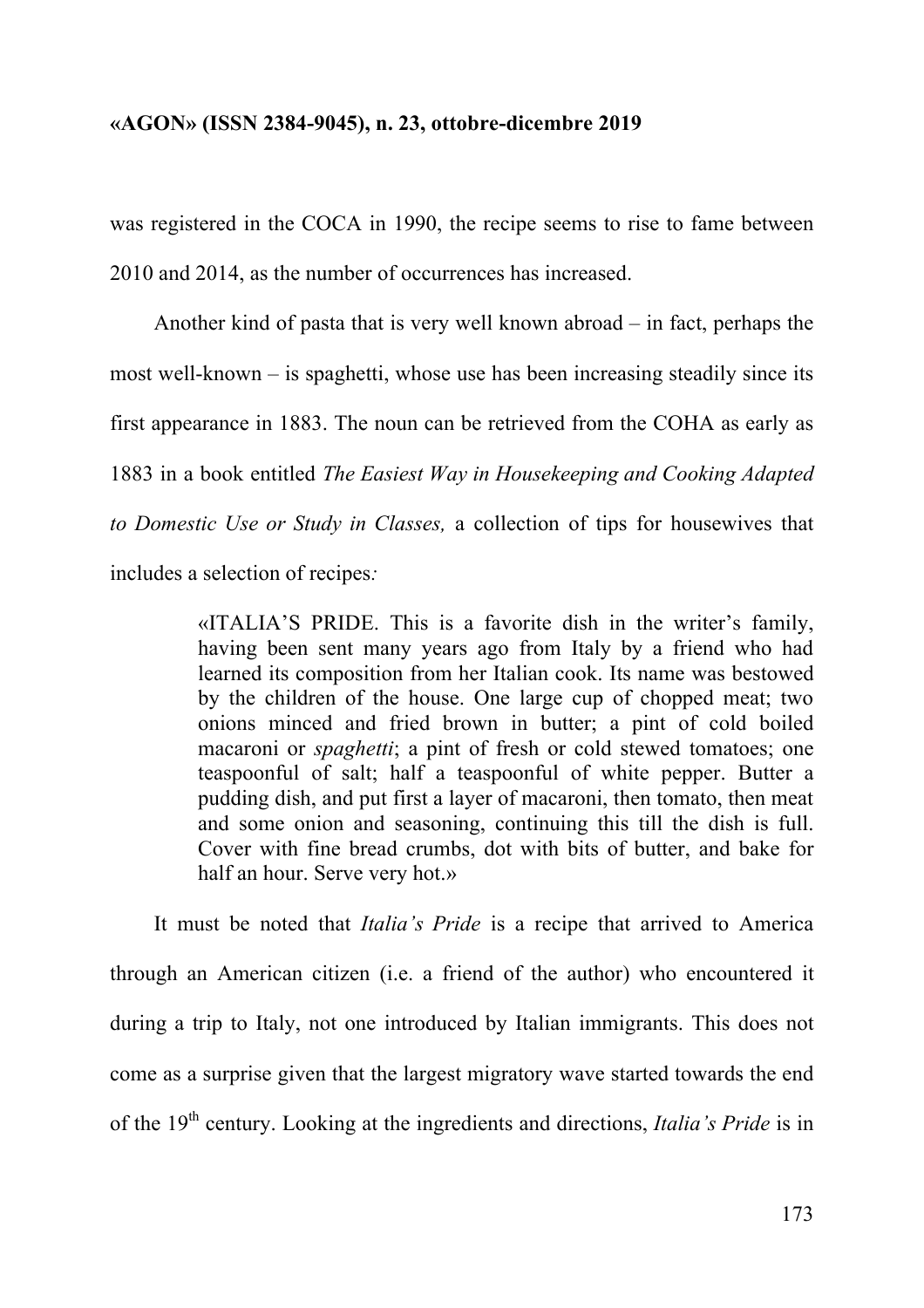fact *pasta al forno*, but the Italian label cannot be found in the COHA. It comes up only once in the COCA in a 2000 magazine, *Vegetarian times*, in which it is accompanied by its English translation, i.e. *from the oven*, a sign that the recipe was not popular enough to assume that the average reader would be familiar with it.

The term *spaghetti* shows up in another text a few years later, in 1903:

«Each of our great towns has its "Little Italy", with shops where nothing is spoken but Italian and streets in which the alien pedestrian had better not linger after nightfall. The chief industry of these exotic communities seems to be spaghetti and stilettos.»

Apart from the culinary term *spaghetti*, what is relevant in this excerpt is reference to the Italian neighbourhood Little Italy, against which Americans are warned because of its nocturnal danger. Indeed, in the COHA, amongst the collocates of the bigram *Little Italy,* are the terms *slums, shot, terrorized*, and *mafioso*. It is also interesting to note that, in the above passage, the Italian community is described as *exotic*, whilst the odd American visitor is an *alien,*  especially given that the only spoken language in such a district is indeed Italian.

If we extract the collocations centring around the noun *spaghetti* by frequency, the first words that come up are *meatballs, dinner, plate, eat, macaroni, meat, cook, and bowl.* From a culinary point of view, the phrase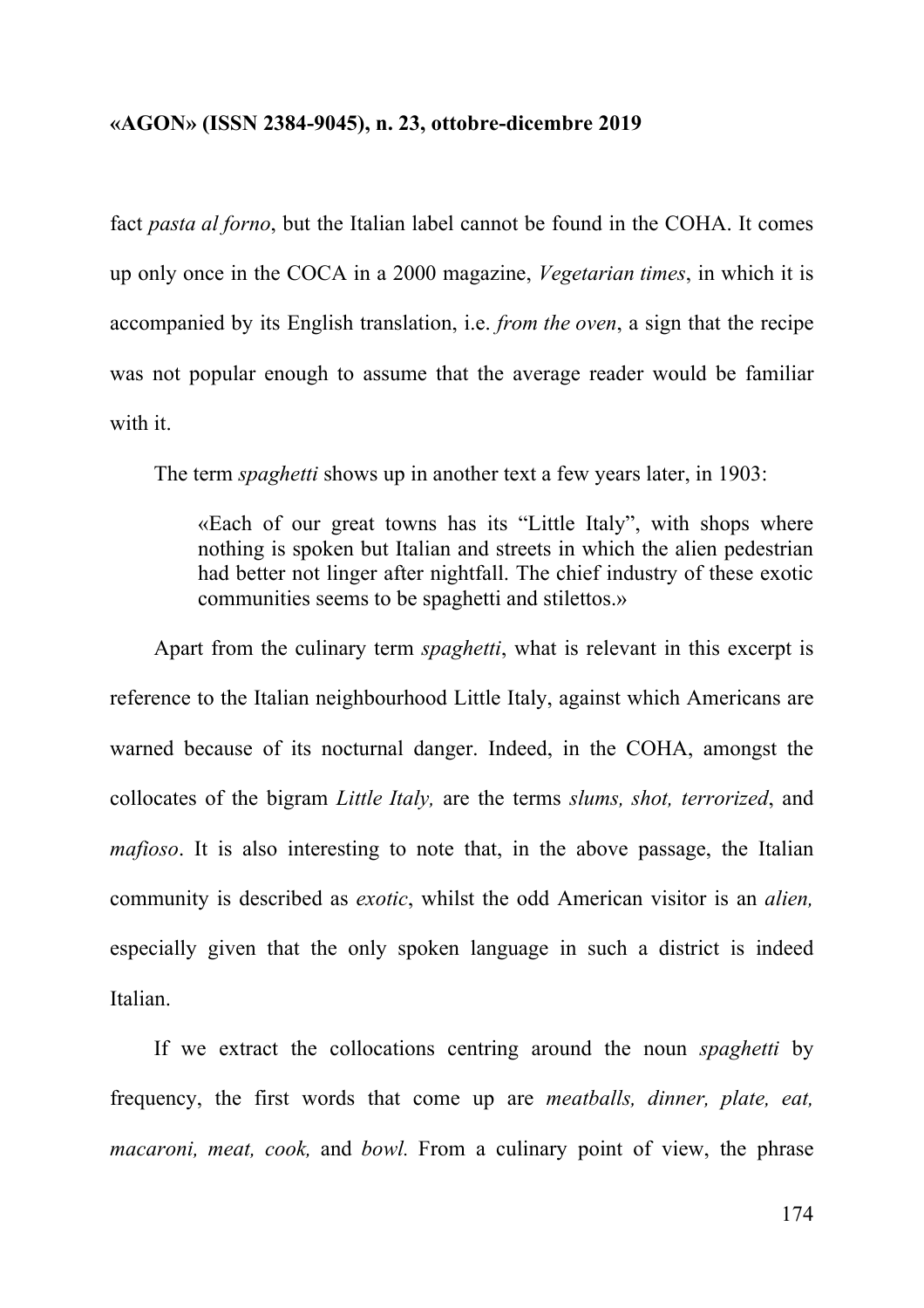*spaghetti chicken* will surely catch an Italian eye, as the combination of chicken and spaghetti is not very traditional. Even *spaghetti Bolognese*, one of the most popular, supposedly Italian, dishes in the English-speaking world, is somewhat of a culinary reinterpretation as, whilst both ragù and spaghetti are traditional Italian ingredients, Italians prefer to serve ragù on short-cut and/or thick pasta. *Squash* is the third most frequent nominal collocate of *spaghetti*, yet this has nothing to do with recipes. *Spaghetti squash* is indeed a type of squash characterized by a rather stringy, spaghetti-like pulp.

Whilst the vast majority of collocations involving the noun *spaghetti* are all related to the culinary domain, there are a few that stand out since they do not belong in this semantic area. This is the case, for example, with the noun *straps*. *Spaghetti strap* is a thin shoulder strap on an item of women's clothing, sonamed for its resemblance to thin pasta strings. Its first registered occurrence in the COHA is in 1981: «The dress, tightly fitted, was a bottle-green silk so dark it was almost black. It shimmered, and was skimpy as a slip, suspended from her smooth shoulders by spaghetti straps». Albeit appearing some time after the spread of *spaghetti* in America, by becoming a label referencing another object, the association between *spaghetti* and *strap* became so strong that the noun *strap* is now the sixth most frequent collocate of the noun *spaghetti*. Another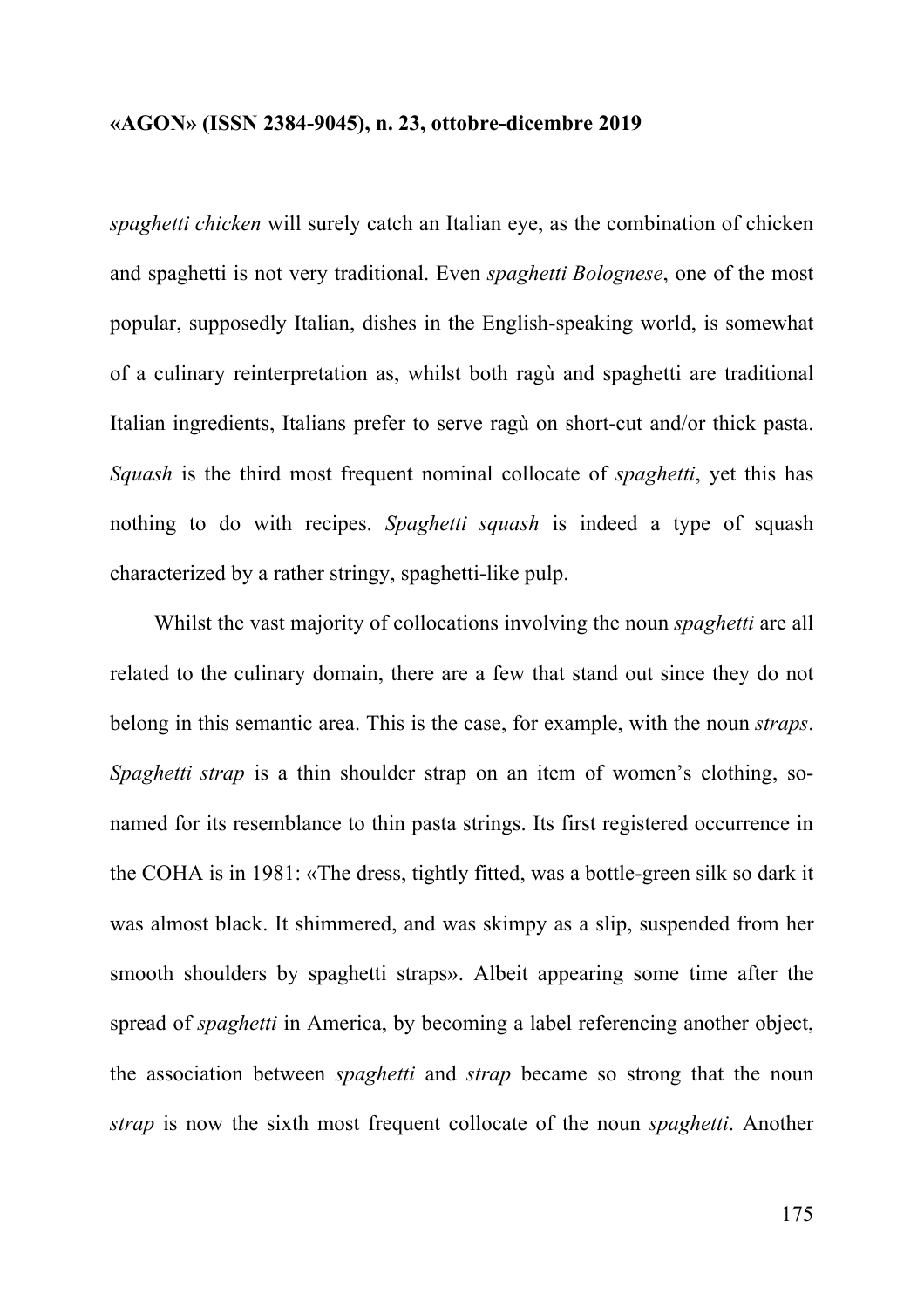expression that exploits a similar property is *spaghetti shag,* a rug made of thin, spaghetti-like hair.

Whilst the film genre Spaghetti Western emerged in the mid-1960s, the first account of such a word combination in the COHA dates back 1981. It appears in the play *Escape Entertainment* by Carol Bolt in a scene in which the characters Hayes and Potter bicker and one accuses the other of hiring an actor: «who's been getting fat making spaghetti westerns». Evidently, the choice of the term *spaghetti* to identify a kind of film that was usually made by Italian companies and shot in Spain means that spaghetti was somehow the most representative concept of *italianness* in the 1960s. Indeed, food is widely felt to be the emblem of Italians and, among the wide range of food items that have been exported worldwide, spaghetti is the most representative in the collective imagination. Its popularity accounts for the fact that it can be found in a large number of different English collocational patterns. Indeed, if spaghetti was chosen as a proxy for its origin, there are other properties connected to the term that have been exploited linguistically to create new word combinations.

In the COCA we come across the expression *spaghetti junction*, which is used to describe a complex road traffic interchange. Although the term originated in the United Kingdom in the 1960s, the first occurrence in the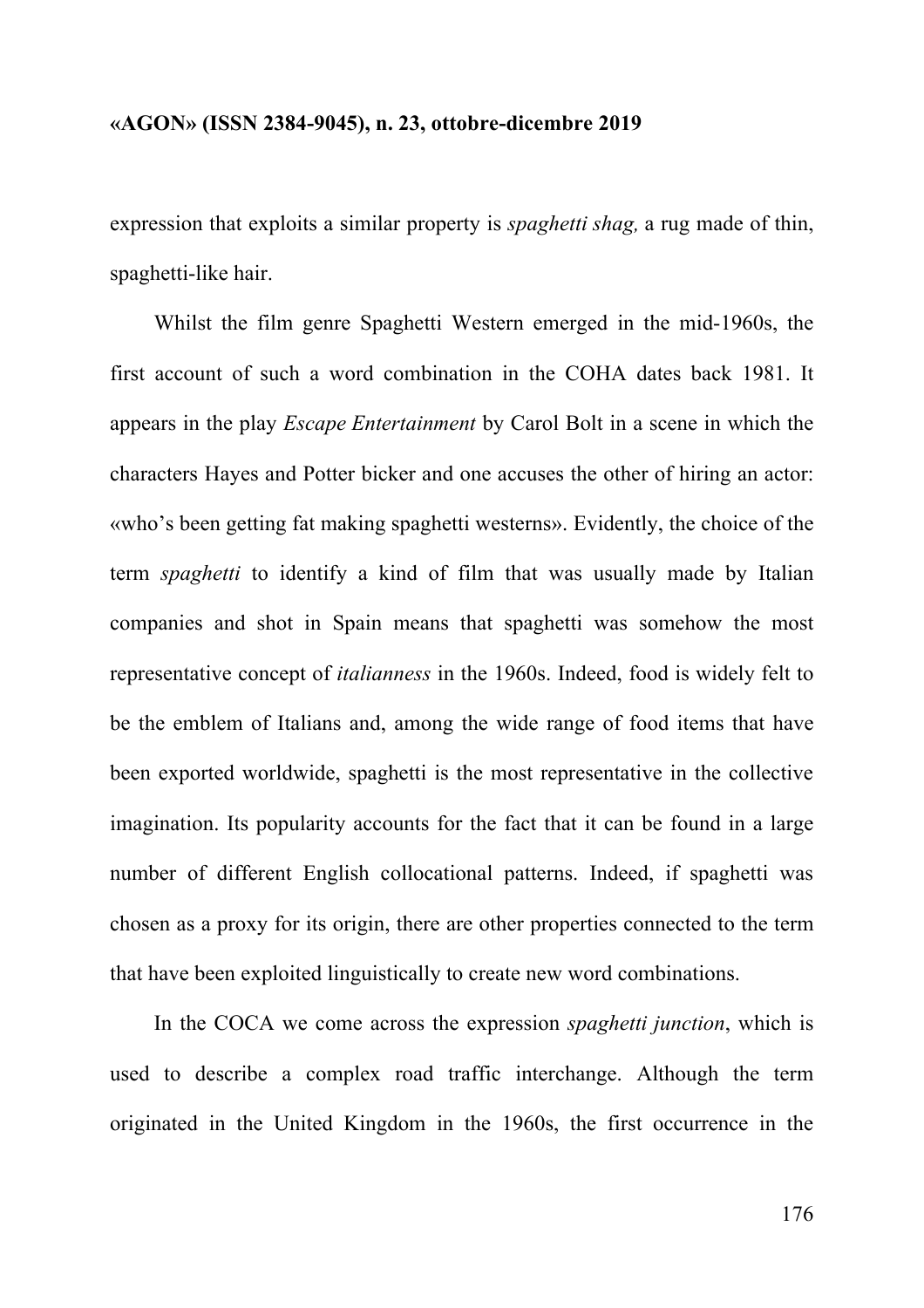COCA is to be found in 1990 in a *Washington Post* article entitled *Driving us crazy*. The article explores the issue of traffic and commuter stress and informs the reader that an Atlanta psychologist treats traffic phobia: «in a course aimed at making you able to drive through Spaghetti Junction northeast of town, where an eight-lane highway meets a 12-lane highway». The choice of the modifier *spaghetti* to describe such intricate interchanges is linked to one of the properties of spaghetti, i.e. it is tangled.

The physical property of intricacy can take on a metaphorical extension too, indicating the difficulty of making sense of something. This occurs in the combination *spaghetti code*, a negative way of describing an unintelligible computer programming script developed by someone lacking programming style rules, ability, or experience. In the COCA there is only one occurrence of such a collocation, which can be accounted for by it pertaining to a specialized domain (i.e. IT). The property of tangling is at the base of yet another collocation, *spaghetti wiring*. The phrase can be found in the science fiction book *Wrench and Claw*, an adventure story published in 1998 exploring high technology and ancient civilizations. The combination is employed to describe the inside of a panel as the author claims that: «the wad of spaghetti wiring inside looked horrible» (1998: 58). Like *spaghetti code, spaghetti wiring* too has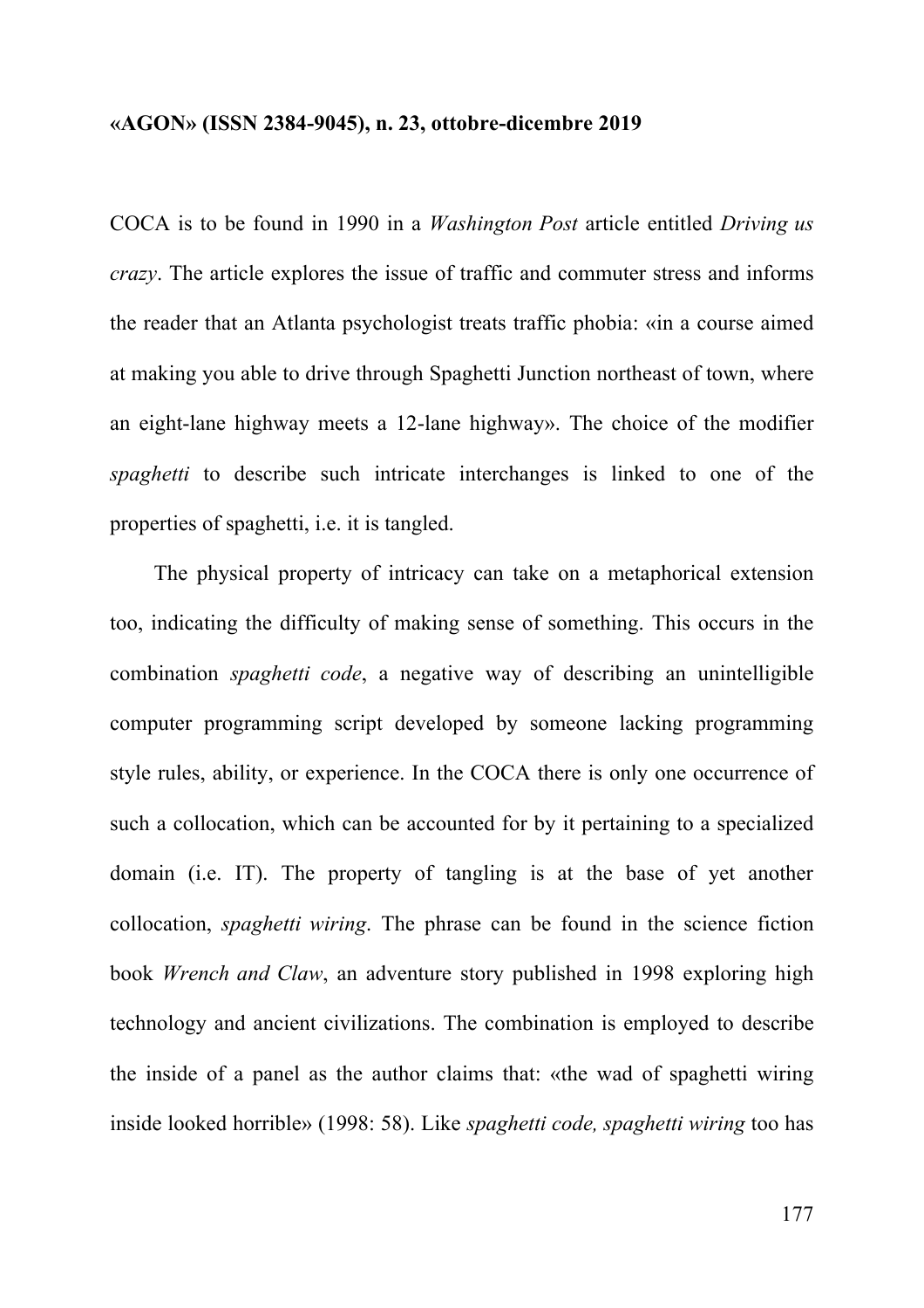a negative connotation, in this case magnified by the use of the adjective *horrible*. An alternative to *spaghetti wiring* is *cable spaghetti*, which has a compatible meaning. The difference between the two expressions seems to be merely syntactic in nature; in the former, *spaghetti* is a modifier of *wiring*, the head of the noun phrase, whilst in the latter *spaghetti* becomes the head of the phrase. Out of the two, *spaghetti wiring* seems to be the preferred locution. A third variant of the same expression is *spaghetti maze*, appearing in 2000 in an article about the advantages of Bluetooth technology over cable technology.

Aside from becoming tangled, other properties of spaghetti are exploited to form word combinations. For example, the features of thinness and/or fragility are at the core of the recently-formed expression *spaghetti arms*. The combination appeared for the first time in the spoken section of the COCA in 2011. In a television show aired on ABC Primetime, a parent addresses his child who has taken his shirt off at the beach: «You're out of shape and you take your shirt off? You got spaghetti arms». The term *spaghetti arms* is clearly used in a disparaging fashion and underlines the child's slender build. In a 2017 excerpt from *Bleacher Report*, a sports magazine, *spaghetti arms* is accompanied by the expression *spaghetti legs*: «At just 210 pounds with spaghetti arms and legs,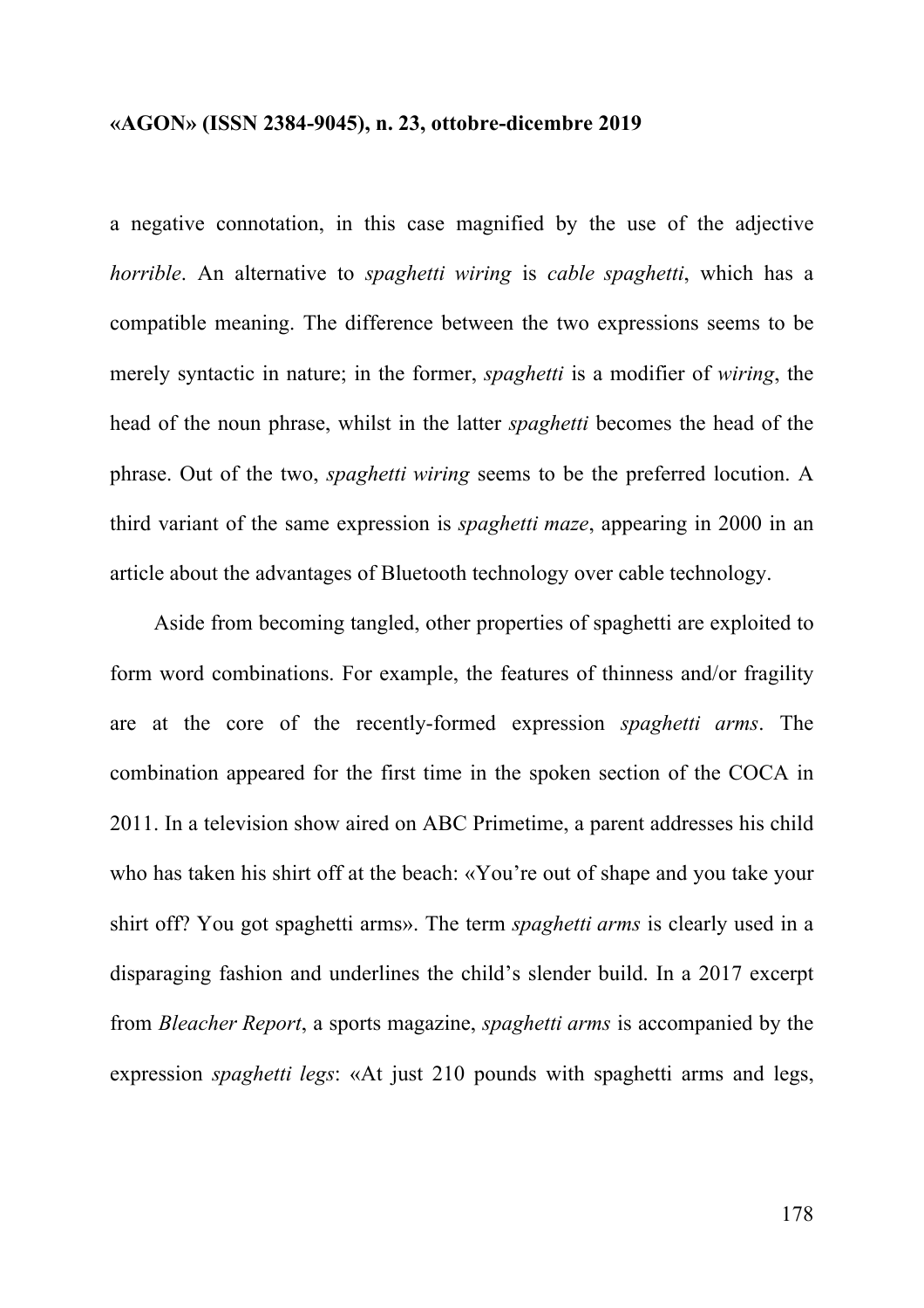expect strength development to become a routine talking point when analyzing Bamba's future potential».

The first occurrence of *spaghetti legs* dates back to 1993 and is to be found in the poem *Slumber Party* by Jesse Lee Kercheval. The poet describes an old friend as a «bundle of bones, old spaghetti legs», thus indicating their frailty. If we turn to Google N-gram viewer, we learn that the expression *spaghetti legs* dates from 1933, and is found in a book entitled *School Arts.* Yet, on closer inspection, since the author is providing ideas to enable children to make art using food, he employs the locution *spaghetti legs* literally rather than figuratively. In the COHA, the same combination is found in 1975 in a *Sports Illustrated* article in which the author informs the readership that Bolding, the interviewed runner, «developed a bad case of spaghetti legs» during an 800 metre final.

A further negative use of the modifier *spaghetti* can be identified in the collocation *spaghetti journalism.* The expression makes reference to the act of throwing spaghetti at a wall hoping that some will stick. Spaghetti is thus a metaphor for poor journalistic claims whose likelihood of sticking with the public depends primarily upon quantity rather than quality; the greater the number of claims that are made, the more likely some of them will take root.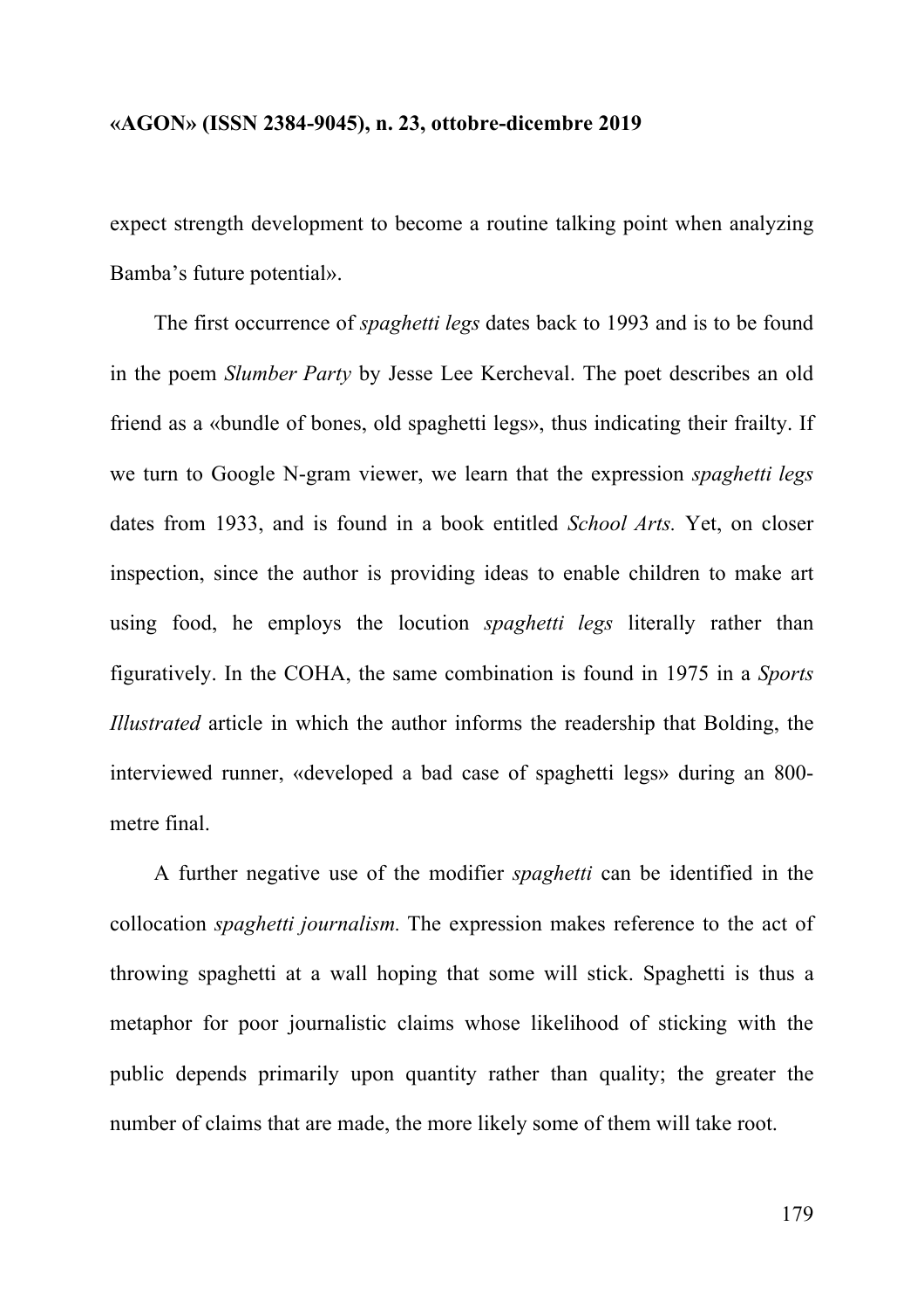Amongst the collocations extracted by mutual information from the COCA, we come across the interesting *spaghetti monster*. The expression is part of the longer locution *flying spaghetti monster*, a phrase that identifies a movement emerged in 2005 opposing the teaching of intelligent design and creationism in public schools. The supernatural creator has the shape of spaghetti and meatballs and the cult itself is also known as Pastafarianism, a portmanteau word based on the terms *pasta* and *Rastafarianism*.

In the academic section of the COCA, the combination *spaghetti process* comes up in a 1995 article about soil cleaning. *Spaghetti process* is defined as: «a technology used by civil engineers to dewater earthen dams and roadbeds» (Valenti 1995: 50). Albeit having originated in the field of mechanical engineering, later on the same collocation was adopted by computer scientists, thus acquiring a new meaning. Indeed, a 2011 research paper reads: «This invited keynote paper demonstrates that process mining can be used to discover a wide range of processes ranging from structured processes (Lasagna processes) to unstructured processes (Spaghetti processes)» (Van der Aalst 2011: 1). Typically encountered in product development, service, resource management, and sales, the main distinguishing feature of *spaghetti processes* is the difficulty with which it is interpreted and understood by humans, owing to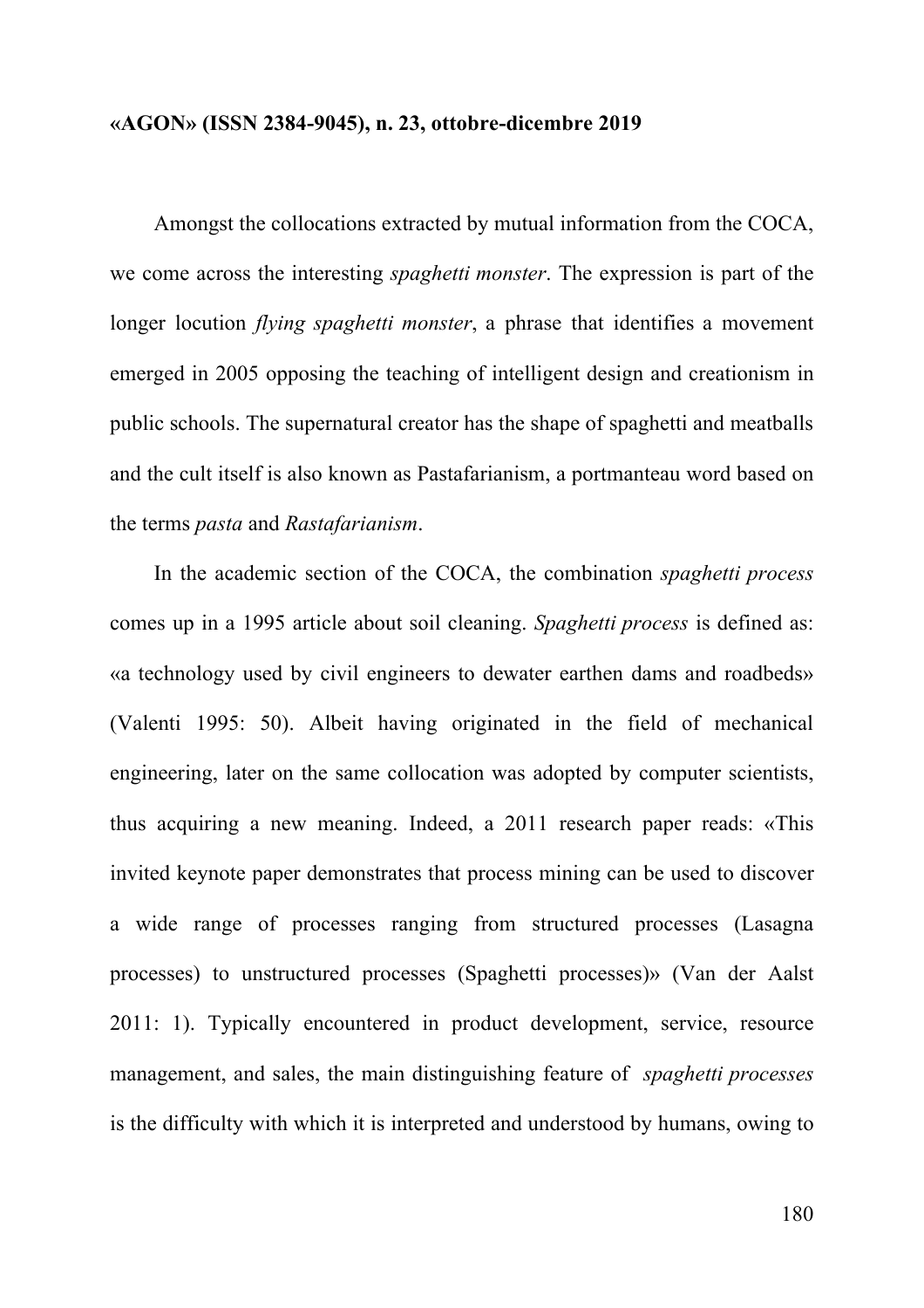multitude and intricacy. At the opposite end of the semantic scale are *lasagna processes*. The modifier *lasagna* was chosen since it embodies structure and order, the exact opposite of the chaotic shape of spaghetti. Orderly layering is also at the core of two other related combinations that appear in the COCA, *lasagna garden* and *lasagna technique,* both referring to making garden beds with fallen leaves, straw, or hay.

Another interesting case of an Italian food word employed in a technical domain is *cannelloni*. The term can be found in a 2011 research paper entitled «A case for a SINQ-type cannelloni target at the ESS power level». In the article the authors make reference to zirconium tubes filled with lead and label them *cannelloni* on the grounds of resemblance.

From analysis of the nominal collocates extracted from the COCA, it appears that, on American tables, salami is best consumed with cheese, in a sandwich or on crackers. But the term appears in other interesting non-culinaryrelated lexical contexts. Among the first collocates the noun *tactic* appears. The combination *salami tactic* is first attested to in 1952 in the COHA in a *Time* article about the Hungarian leader Mátyás Rákosi. Indeed, the phrase originated in Hungary as Rákosi, in an attempt to destroy the non-Communist parties, demanded: «a little more each day, like cutting up a salami, thin slice after thin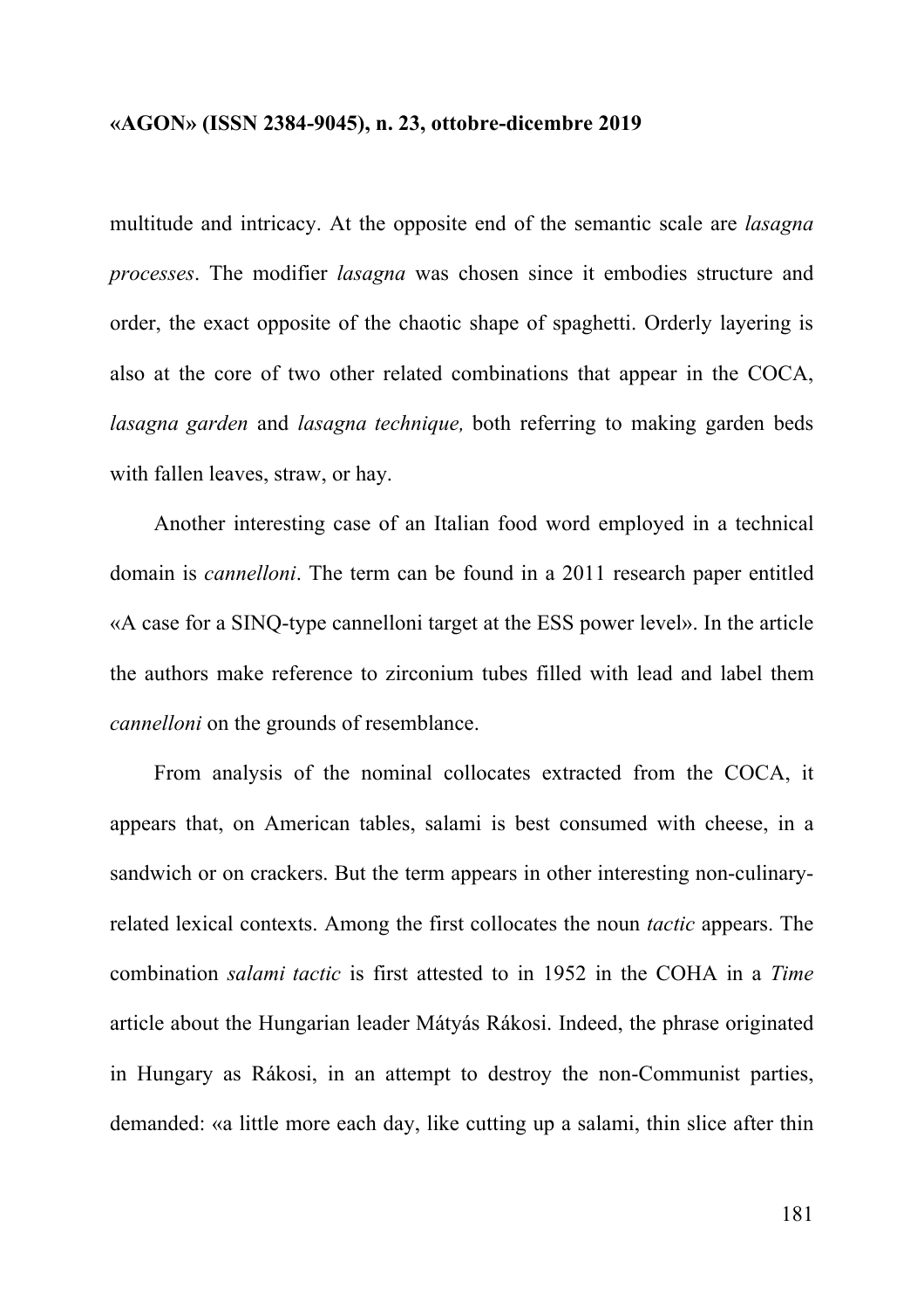slice» (1952). The expression clearly refers to a way of carrying out a plan by means of a series of small or imperceptible steps. In light of its meaning, *salami tactic* has also come to identify a type of computer fraud in which small amounts of money are transferred from numerous customer accounts into an account held under a false name: «Salami is a truly automated crime. It's taking small slices over a period of time. It's taking very small amounts of money from very large numbers of accounts, say in a bank savings system, and transferring them automatically into a favored account» (from American Banker, 11 April 1979)

The same idea is exploited in information security; a *salami attack* identifies a series of minor undetected attacks that together result in a larger more serious attack. But the concept of portioning is found in another combination involving the noun *salami* - *salami science*. The expression is reported in the COCA in a 1991 magazine article that reads: «The idea is to discourage "salami science", the practice of breaking research into the lowest publishable units». If we turn to Google N-gram viewer, we observe a dramatic increase in the use of this phrase between 1973 (i.e. its first appearance) and 2000. In 1985 the expression was used in an article entitled: «Fraud squad moves in on universities». The article reports on the annual meeting of the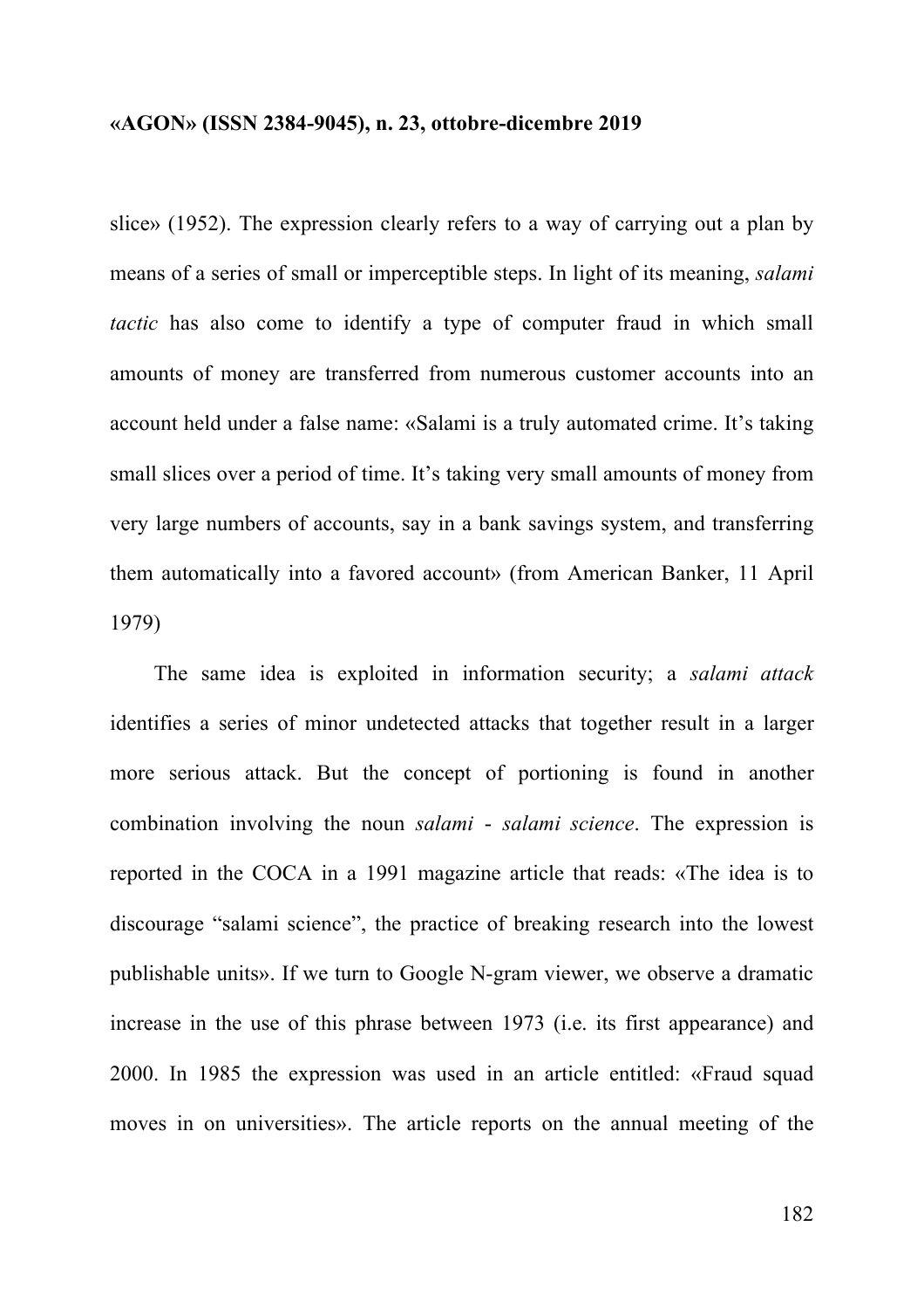American Association for the Advancement of Science. On that occasion, it was indicated that pressure to publish was steadily increasing, therefore juggling of results was to become more likely. *Salami science* was mentioned as one of the lesser offences and was defined as: «fragmented publication when one idea became several papers» (1985: 8).

We come across one last interesting occurrence of *salami* in the COCA employed in a non-culinary context. This is found in an interview with Stephen King in which the writer discusses his writing style: «I don't take notes; I don't outline, I don't do anything like that. I just flail away at the goddamn thing. I'm a salami writer. I try to write good salami, but salami is salami. You can't sell it as caviar». Although *salami writer* is not a habitual collocation in English, it is interesting to note how the choice of the term *salami* was not motivated by the property of being sliceable, as was the case in all previous examples. King utilizes the term as indicating something good, genuine yet modest and unpretentious.

#### *Conclusion*

Food and language are vital parts of a people's identity. This is especially true in the case of migration waves, during which traditional recipes and dialects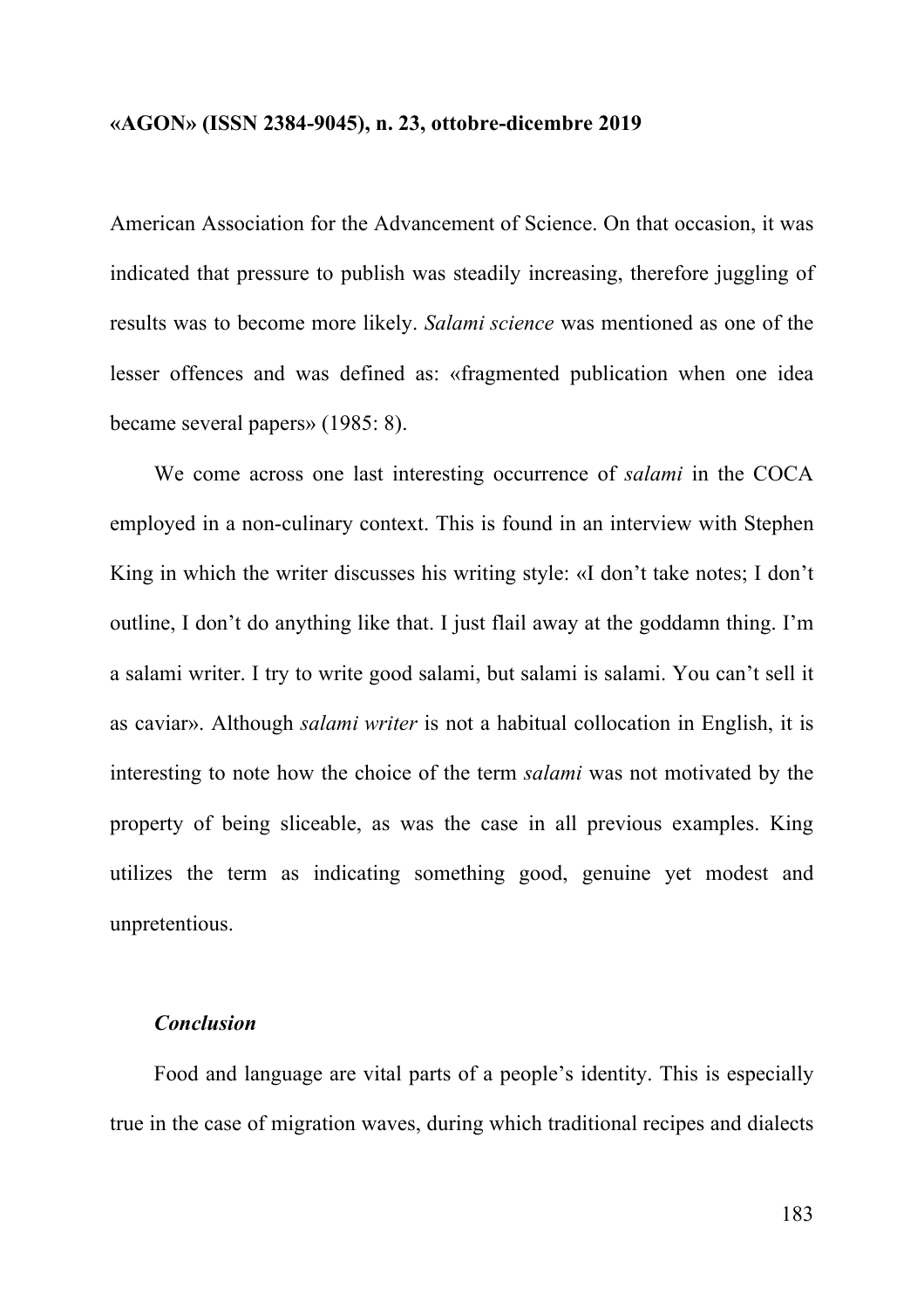are used to establish invisible yet meaningful connections with the country of origin.

Historically, Italians have always been very particular about their food. However, once Italian recipes arrived in the US the geographical distance between them and their country of origin freed them from traditional practices. Thus, traditional dishes became a new canvas on which Americans imparted their own style, at times in rather eclectic ways and often to the disappointment of purists. As can be seen from analysis of the nominal collocates of some Italian ingredients, most recipes have been decontextualized and recontextualized in different fashions, bringing forth deviations from the rigid Italian culinary norm. Some variants have become so successful that they have outperformed the original dishes in terms of popularity. Such is the case of spaghetti Bolognese, a recipe that enjoys greater popularity in America than it does in Italy.

The same creative processes of decontextualization and recontextualization can be observed in the lexicon. Words that originally denoted food items and were used only in the kitchen developed meaning extensions that emerged out of the company these words kept with those they came to modify. Collocational patterns centring upon Italian food terms can reveal which semantic traits have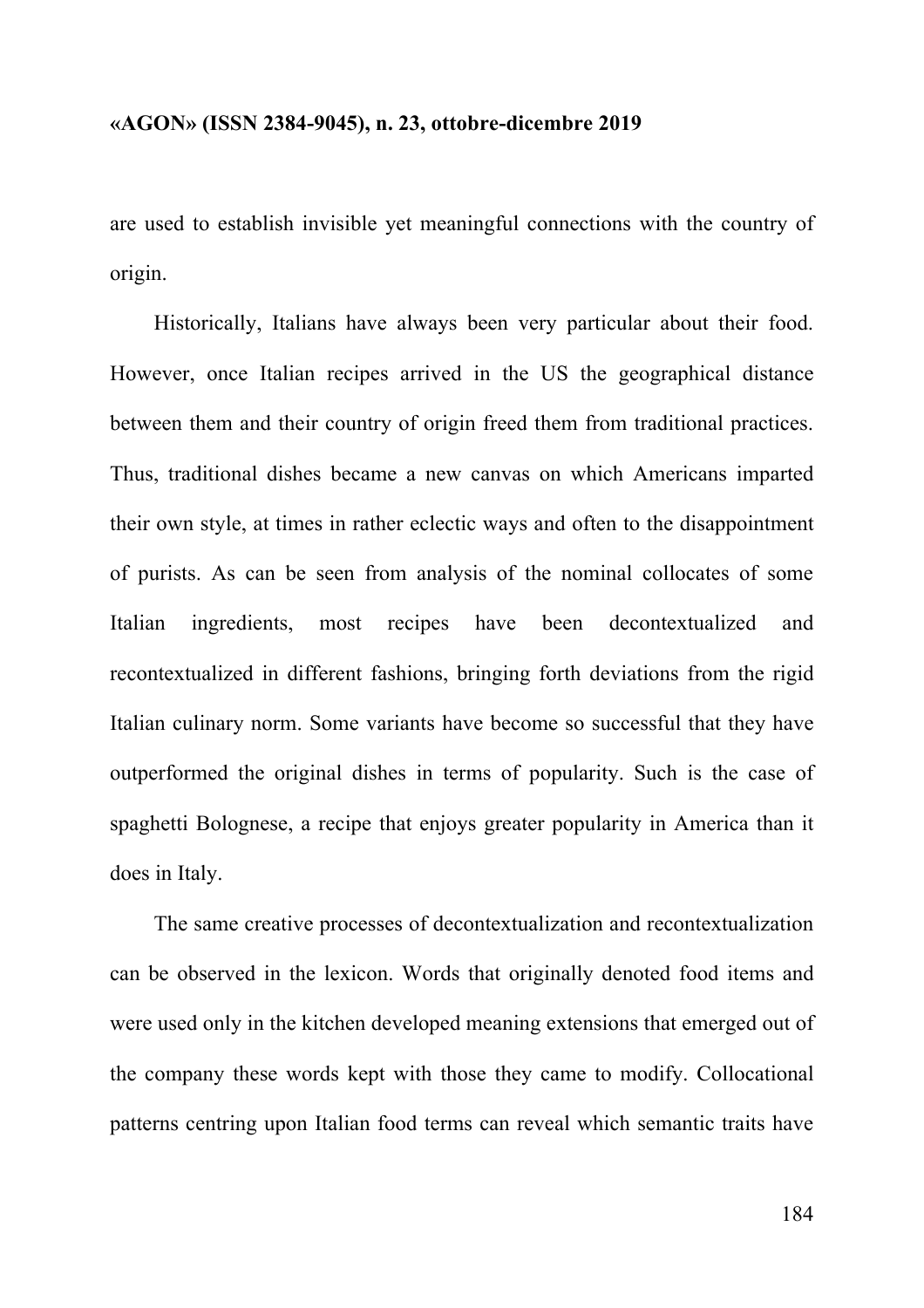been exploited by the linguistic community in order to create new word combinations. The majority of traits are based on the physical properties of Italian food items. For instance, in the case of spaghetti, the most exploited features are its thinness, brittleness, intricacy, and stickiness. The same properties can also be used metaphorically, as is the case with spaghetti journalism. Most word combinations involving the term spaghetti have a negative connotation. This does not come as a surprise given that the properties that give rise to collocations have a negative connotation themselves. At other times, however, the connotation is neutral. Lasagna process, for example, is simply based on the property of being layered, with neither positive nor negative values associated to it. Interestingly, many Italian food items have ended up being utilized in specialized domains, from Information Technology to engineering.

As can be observed by looking at the distribution of linguistic data in the corpora through time, even though Americans became acquainted with Italian food more than a century ago, the creative process is ongoing, both in the language and at the dinner table.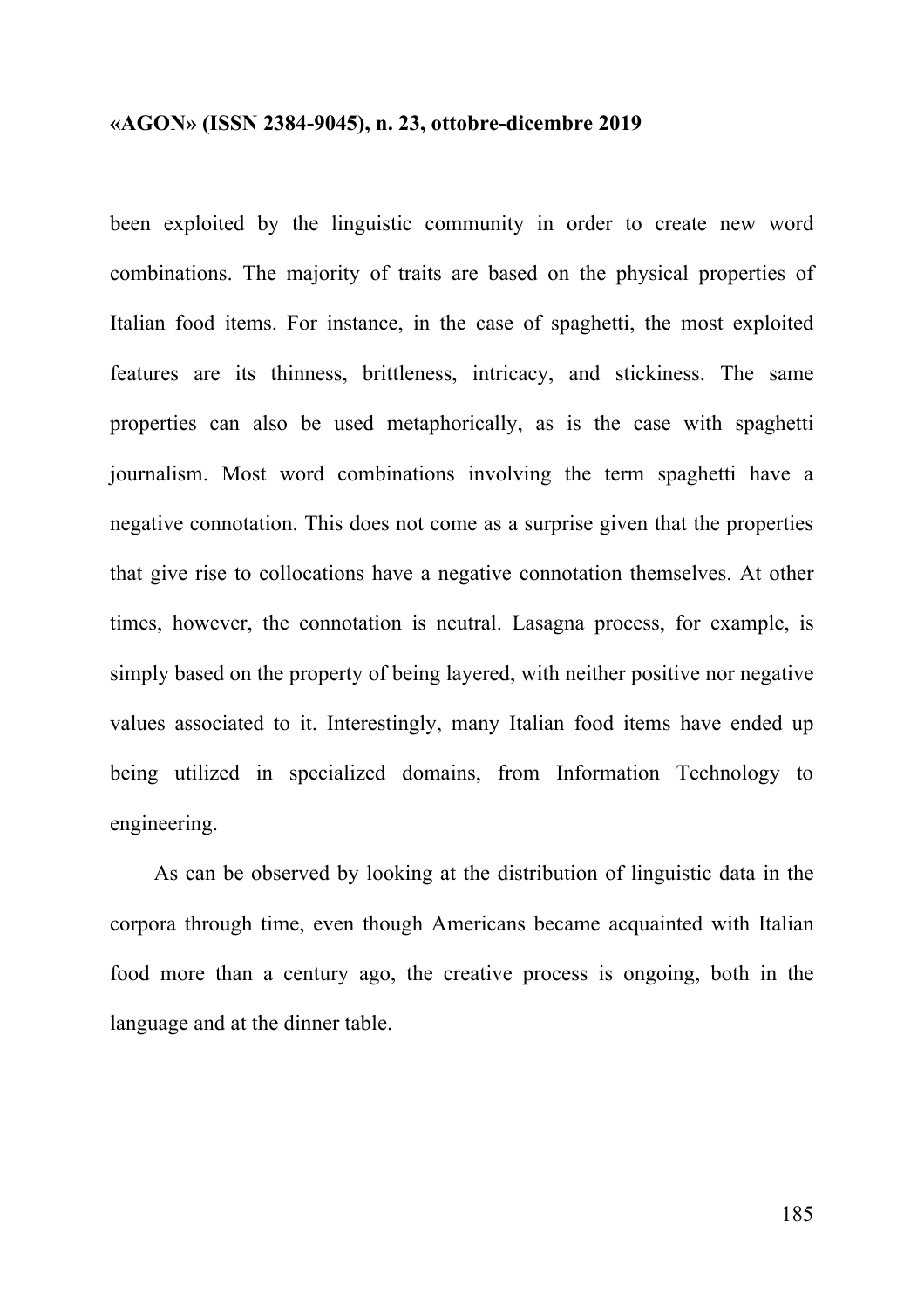## **REFERENCES**

ALLEN Henry (1990), *Driving Us Crazy*, «Washington Post».

BARRETT, Elle (1998), *Prize-winning recipes*, «Southern Living», Vol. 33, Issue 12, pp. 150-158.

BOLT Carol (1981), *Escape Entertainment*, Toronto, Playwrights Canada.

CAMILLO Angelo, KIM Woo Gon, MOREO Patrick J., RYAN Bill (2010), *A model of historical development and future trends of Italian cuisine in America*, «International Journal of Hospitality Management», Vol. 29, Issue 4, December 2010, pp. 549-558.

CAMPBELL Helen (1893), *The Easiest Way in Housekeeping and Cooking Adapted to Domestic Use or Study in Classes*, Boston, Roberts Brothers.

Fraud squad moves in on universities (1969), «New Scientist», Vol. 106, Num. 1459, p. 8.

GRANT James (1921), *The Chemistry of Breadmaking*, New York, Longmans.

HAMILTON, D. P. (1991), *Trivia pursuit*, «Washington Monthly», Vol. 23, Issue 3.

HENSLEY Sue (2000), *National Restaurant Association, Article/News Release*, «International Cuisine Reaches America's Main Street», 10 August 2000.

*High, fast and very upsetting*, in «Sports Illustrated», June 30, 1975.

HOWE Steven (1998), *Wrench and claw*, in «Analog», Vol. CXVIII no 11, pp. 60-91.

KERCHEVAL Jesse Lee (1993), *Slumberparty*, in David HARTNETT, Michael O'NEILL and Gareth REEVES, «Poetry Durham», n. 32, p. 36.

LEVENSTEIN Harvey (1985), *The American response to Italian food, 1880- 1930*, «Food and Foodways, Explorations in the History and Culture of Human Nourishment», Vol. 1, Issue 1-2, pp. 1-23.